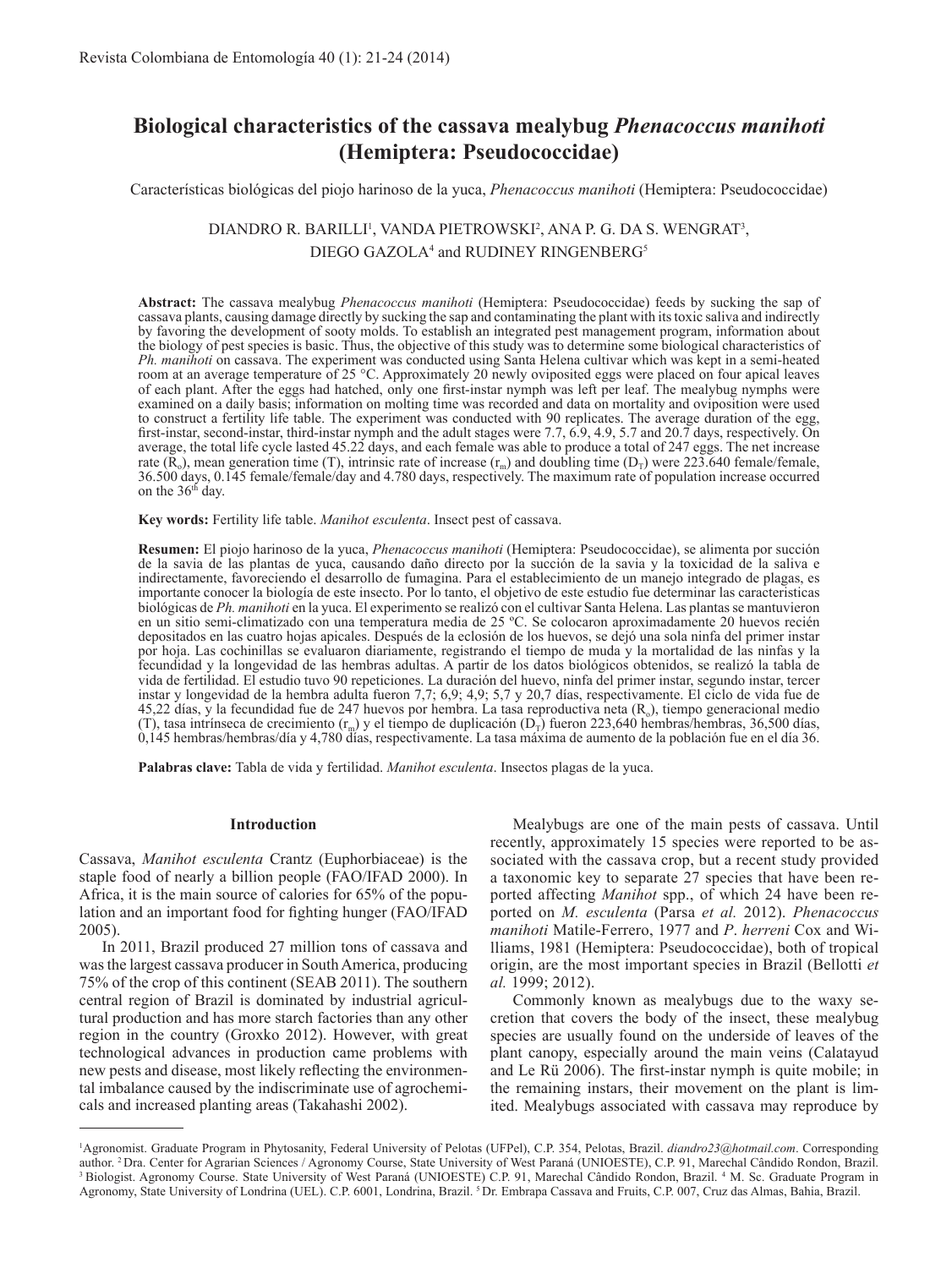parthenogenesis (e.g., *P. manihoti*) or by sexual reproduction (e.g., *P. herreni*) (Bellotti *et al.* 2012).

All nymphal stages and the adult female of *Ph. manihoti* damage the cassava plant directly by sucking the sap and contaminating the plant with its toxic saliva and indirectly by favoring the development of sooty molds (Bellotti *et al.* 1999). As a result, the plants experience reduction in their photosynthetic rate, compromised root quality. In cases of severe attacks yield losses may be as high as 58% (Schulthess *et al.* 2009).

Very little information is available on the biological characteristics of *Ph. manihoti* in Brazil, and studies are needed to learn more about the cultivars and varieties grown in the southern central region of the country. A production management plan is needed for this region; therefore, knowledge of the biological characteristics of *Ph. manihoti* is critical. Accordingly, the objective of the present study was to determine the biological characteristics of *Ph. manihoti* on cassava.

# **Materials and methods**

**Plant source.** The species studied is associated with cassava plants of the cultivar Santa Helena, the most planted cultivar in the southern central region of Brazil. These plants were grown in semi-climatized greenhouses  $(25 \pm 2 \degree C \text{ and a pho-}$ toperiod of 14 h). Cassava cuttings were planted in an upright position in 4 L pots containing soil with 10% organic compost. The plants were maintained in a greenhouse and watered daily. When the plants had eight fully developed leaves, they were used for the experiment according to the methodology described by Rheinheimer *et al.* (2009).

**Insect source.** Mealybugs, *Ph. manihoti* were obtained from infested areas in the city of Santa Mônica /PR (26°06'30"S 53°06'31"O) and maintained in mass rearing facilities at the Biological Control Laboratory of the State University of West Paraná (UNIOESTE), Marechal Cândido Rondon, PR, Brazil.

**Experiment procedure***.* To evaluate the biological characteristics of *Ph. manihoti*, females were separated in trays (29.0

**Table 1.** Number of insects (N), duration (mean  $\pm$  standard deviation) and viability (%) of the different stages of development, fecundity and longevity of *Phenacoccus manihoti* reared on cassava plants of the cultivar Santa Helena*.* Marechal Cândido Rondon, PR, Brazil, 2010.

| <b>Stage</b>    | N  | <b>Duration</b><br>(days) | <b>Survival rate</b><br>(%) |
|-----------------|----|---------------------------|-----------------------------|
| Egg             | 94 | $7.7 \pm 0.06$            | 95.75                       |
| $1st$ instar    | 90 | $6.9 \pm 0.14$            | 100.00                      |
| $2nd$ instar    | 90 | $4.9 \pm 0.17$            | 100.00                      |
| $3rd$ instar    | 90 | $5.7 \pm 0.17$            | 96.66                       |
| Egg-Adult       | 94 | $25.2 \pm 0.22$           | 92.55                       |
| Pre-oviposition | 87 | $6.2 \pm 0.17$            | 97.70                       |
| Oviposition     | 85 | $14.6 \pm 0.57$           |                             |
| Longevity       | 85 | $20.7 \pm 0.58$           |                             |
| Life cycle      | 85 | $45.22 \pm 0.67$          |                             |
| Fecundity       | 85 | $247.1 \pm 13.821$        |                             |

<sup>1</sup> average number of eggs female<sup>-1</sup>

cm long x 20.5 cm wide x 10.0 cm height) for the collection of eggs with a known age. On average, 20 eggs were placed on an apical leaf of a cassava plant. After the eggs hatched, one nymph was left per leaf; and the rest of the nymphs were removed. The mealybugs were observed on a daily basis until their life cycle was completed and information on the time of molting and mortality was recorded for each life stages. Adult females remained on the leaves. On a daily basis, fecundity of the adult females was determined by removing and counting the eggs present under the females using a stereoscopic microscope. Observations were performed on 90 insects, with each insect representing a repetition.

The duration and viability of the egg and nymphal stages and the pre-oviposition period and longevity and fecundity of the females were evaluated. A fertility life table was constructed from the biological data obtained. In the fertility life table was determined the net reproductive rate or number of female offspring  $(R_0)$ , the mean generation time  $(T)$ , doubling time or the time required for the population to double in number  $(D<sub>T</sub>)$ , the intrinsic rate of increase or the innate ability to increase  $(r_m)$  and the maximum rate of population growth, using the formulas suggested by Silveira Neto *et al.* (1976) and Krebs (1994):

 $R_o = \sum l_x m_x$  $T = (\sum l_x m_x x) / (\sum l_x m_x)$  $R_m = \log R_o / T$ . 0.4343  $D_T = ln(2) / r_m$ 

where, x is the age of individuals in days,  $l_x$  is the agespecific survival, and  $m<sub>x</sub>$  is the age-specific number of female offspring.

The maximum rate of population growth is when the lines of specific fertility  $(m_x)$  and survival rate  $(l_x)$  intersect in a graph.

#### **Results and discussion**

The egg stage lasted 7.7 days on average and 95.74% of the eggs were viable. *Phenacoccus manihoti* has three nymphal stages with average durations of 6.9, 4.9 and 5.7 days, respectively (Table 1). Similar results were found by Minko (2009) in the Bonoua cultivar (in Africa) grown at 25  $^{\circ}$ C, with average durations of 8.0, 6.5, 5.0 and 5.5 days for the egg stage, first, second and third-instar nymph, respectively. Similar values were also obtained by Bellotti *et al.* (1984) in Colombia for females of *Ph. herreni* grown in a greenhouse (28.0 °C to 38.2 °C) containing cassava of the Mcol 113 cultivar; the first, second and third-instar nymph of this species lasted 7.7, 5.1 and 5.6 days, respectively. However, the embryonic development of this species was shorter (6.3 days), most likely due to the higher temperature used in the study.

The nymphal stages lasted on average 17.5 days and the survival rate was 92.6% (Table 1). These results agree with those obtained by Le Rü and Fabres (1987) who reported that the three nymphal stages (first-, second- and third-instar nymph) of *Ph. manihoti* lasts 18.5 days and is characterized by a viability of 91.7%. The life cycle lasted 45.2 days (Table 1), which was similar to that reported by Bellotti *et al.* (1984) for *Ph. herreni* (49.5 days) and *Ph. gossypii* (46.94 days).

The average longevity of the female was 20.7 days; the average pre-oviposition period lasted 6.2 days and the average oviposition period lasted 14.6 days. Fecundity ranged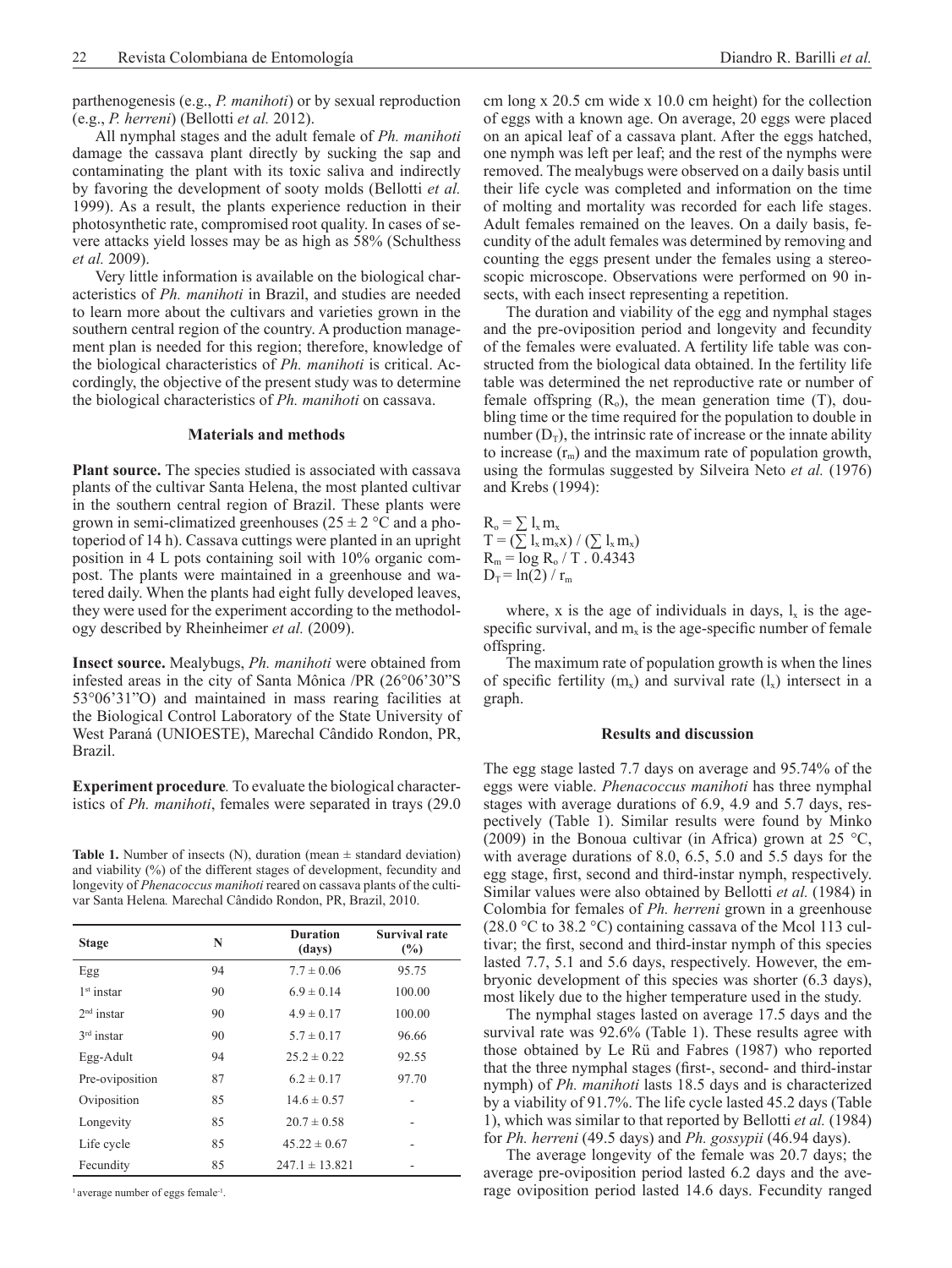**Table 2.** Life and fertility table of *Phenacoccus manihoti* reared on cassava plants of the cultivar Santa Helena*.* Marechal Cândido Rondon, PR, Brazil, 2010.

| <b>Parameters</b>                          | <b>Results</b>      |  |
|--------------------------------------------|---------------------|--|
| Net reproductive rate $(R_0)$              | $223.64$ $2/2$      |  |
| Mean generation period (T)                 | 36.50 d             |  |
| Intrinsic rate of natural increase $(r_m)$ | $0.145 \frac{Q}{Q}$ |  |
| Doubling time $(Dr)$                       | 4.78 d              |  |

from 37 to 497 eggs/female with an average of 247.1 eggs/female (Table 1). The pre-oviposition period found in this study was lower than that observed by Le Rü and Fabres (1987); who reported an average pre-oviposition period of 7.4 days and an average fecundity of 387 eggs/female. Bellotti *et al.* (1984) found that *Ph. herreni* females had a similar pre-oviposition period (6.4 days) but a higher longevity (24.8 days) and higher average fecundity (773 eggs/female), these results evidence that *Ph. herreni* has greater potential for population increase than *Ph. manihoti.*

The net reproductive rate  $(R_0)$  obtained for *Ph. manihoti* was 223.64 female/female; in other words, given the parthenogenetic reproduction of this species, its population can increase by 223.64 individuals per generation. The average generation period (T) of this species was 36.5 days and the intrinsic growth rate  $(r_m)$  was 0.145 female/female/day. The time required for the population to double in number  $(D_T)$ was 4.78 days (Table 2).

Le Rü and Fabres (1987) found different values for Ro and rm (355 female/female and 0.155 female/female/day, respectively) than those obtained in this work; however, their T value was similar (37.9 days).

The maximum rate of population increase, i.e., the meeting point between specific fecundity (mx) and survival rate (lx), occurred at 34.5 days (Fig. 1). This date was earlier than that obtained by Le Rü and Papierok (1984) who found a maximum rate of population increase at 36 days.

During the first week of oviposition, *Ph. manihoti* deposited an increasing number of eggs (on average 4.5 eggs more each day), reaching a maximum peak of 32 eggs per female on the seventh day. After this period, oviposition decreased by 17 eggs per female in the subsequent two days. The females experienced a peak in oviposition between 31 and 37 days and 55.4% of the eggs were deposited during this pe-



**Figure 1.** Relationship between specific fertility (mx) and survival rate (lx) of *Phenacoccus manihoti* maintained on cassava plants of the cultivar Santa Helena. Marechal Cândido Rondon, PR Brazil, 2010.

riod (Fig. 1). Le Rü and Papierok (1984) similarly observed a peak in oviposition between 33 and 40 days during which 53.6% of the eggs were deposited.

The survival rate of the adult female was 82-92% during the first 18 days after the beginning of oviposition; the survival rate decreased drastically in subsequent days (Fig. 1).

In general, the data obtained in this study were similar to those found by Le Rü and Fabres (1987), Minko (2009) and Bellotti *et al.* (1984).

In this study, *Ph. manihoti* experienced large population increases when reared on the Santa Helena cassava cultivar. From September to February, the period during which this insect is usually present in the field, up to five generations can be produced at average temperatures in southern central Brazil. Considering that *Ph. manihoti* was able to increase its population 223.64 times every generation, in five generations, if there were no mortality factors (predators, pathogens, parasitoids and others), an estimated population of two billion offspring could be produced by each female in a single crop cycle. These values explain why, in the second regrowth cycle (when climatic conditions are favorable to the mealybug), the population of *Ph. manihoti* increases in a short period of time and induces a strong curling on the host plant.

The reproductive potential and the damages caused by *Ph. manihoti* may vary depending on the cultivar or variety of cassava on which the insect develops (Tertuliano *et al.* 1993; Calatayud 2000). For this reason, studies on the most common cultivated varieties in the region are needed. Knowledge acquired in these studies could provide information to producers on which cultivars or varieties are more resistant to this pest and which should therefore be used for planting.

In addition, the maintenance of native natural enemies in these areas is essential, as predators can limit population increases and keep the insect population at levels below those that cause economic damage, thus avoiding the need to adopt other control methods (mainly chemical) and reducing costs and environmental contamination.

## **Conclusions**

Based on this study, *Ph. manihoti* completes its life cycle in approximately 45 days. Over 90% of the eggs are viable and fecundity exceeds 240 eggs/female. These findings demonstrate that the Santa Helena cassava cultivar promotes the development of this species, allowing for a population increase of more than 200 individuals in every generation and resulting in significant damage to cassava crop.

#### **Acknowledgements**

The authors acknowledge the Brazilian Federal Agency for the Support and Evaluation of Graduate Education - CAPES, the National Council for Scientific and Technological Development - CNPq for granting the Master's and Undergraduate Research Mentorship scholarships and the Embrapa Cassava and Fruits for financial support. Thanks also to anonymous reviewers for reviewing the manuscript.

#### **Literature cited**

BELLOTTI, A. C.; REYES, J. A.; VARELA, A. M. 1984. Observations on cassava mealybugs in the Americas; their biology, eco